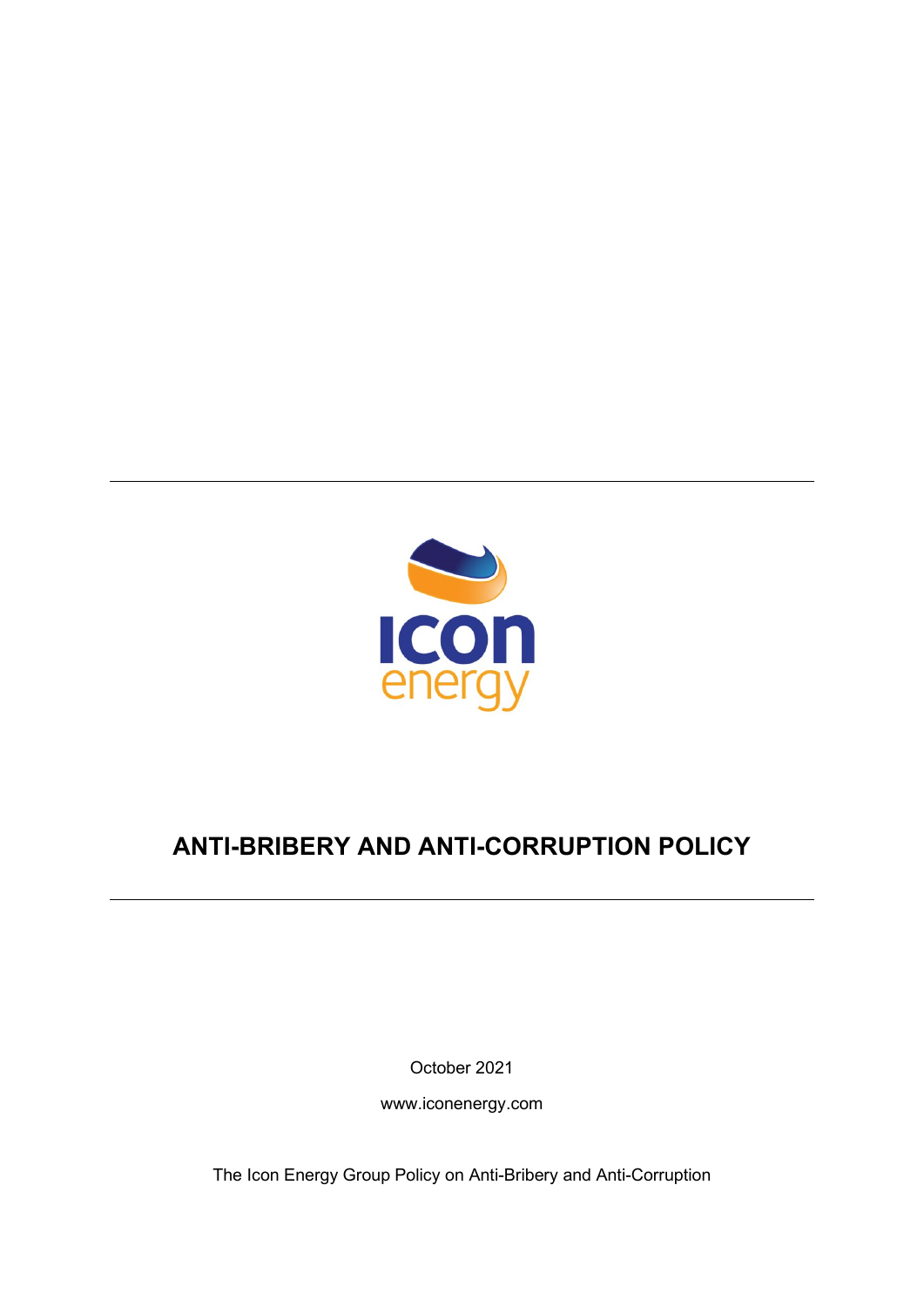

# **1. INTRODUCTION AND PURPOSE**

Icon Energy's corporate policy is that all its directors, officers, staff, agents or other representatives should always act in full compliance with the letter of the law, including regulations with regards to anticorruption and bribery issues and act ethically, honestly, responsibly and diligently.

To support that policy, Icon Energy's Board of Directors (**the Board**) has implemented this anti-bribery and corruption Policy (**Policy**) as part of its corporate compliance endeavours and compliance with its regulatory obligations.

In this Policy, any reference to Icon Energy includes any subsidiary or related body corporate of Icon Energy Limited (**the Company, Icon**).

# **2. SCOPE**

This Policy applies to anyone who is employed by or works at Icon, including employees (whether permanent, fixed-term, temporary or casual), contractors, consultants, suppliers, joint venture partners (where they agree to be bound by this Policy) and directors wherever located (collectively referred to as **employees** in this Policy).

## **3. WHAT IS BRIBERY AND CORRUPTION?**

Bribery is an act that involves providing, causing, offering, accepting, receiving, soliciting, promising or asking for a benefit as an inducement for action in order to gain an advantage which is illegal and unethical. A bribe can take the form of gifts, loans, fees, rewards or other advantages.

Corruption involves an abuse of power for personal gain.

# **4. POLICY**

## **4.1. BRIBES**

Icon employees are prohibited to give, offer, promise, accept, request or authorise a bribe, whether directly or indirectly.

## **4.2 GIFTS AND HOSPITALITY**

Icon recognises that in the course of business we develop a relationship with vendors and contractors, and at times contractors will attempt to influence our purchasing or contracting through benefits including offers of a meal, or a bottle of spirits, or tickets to an event. Icon Energy encourages such socialisation and recognises that these are normal business practices and does not discourage the acceptance of these benefits. However, these typical and normal courtesies are not to be abused or requested by our employees. The practices must also not be excessive either in frequency or value.

As a practical guideline, an employee should assess whether gifting or accepting the gift and/or benefit may:

- a) compromise, or appear to compromise, their integrity and objectivity in performing their duties; or
- b) cause, or appear to cause a conflict of interest.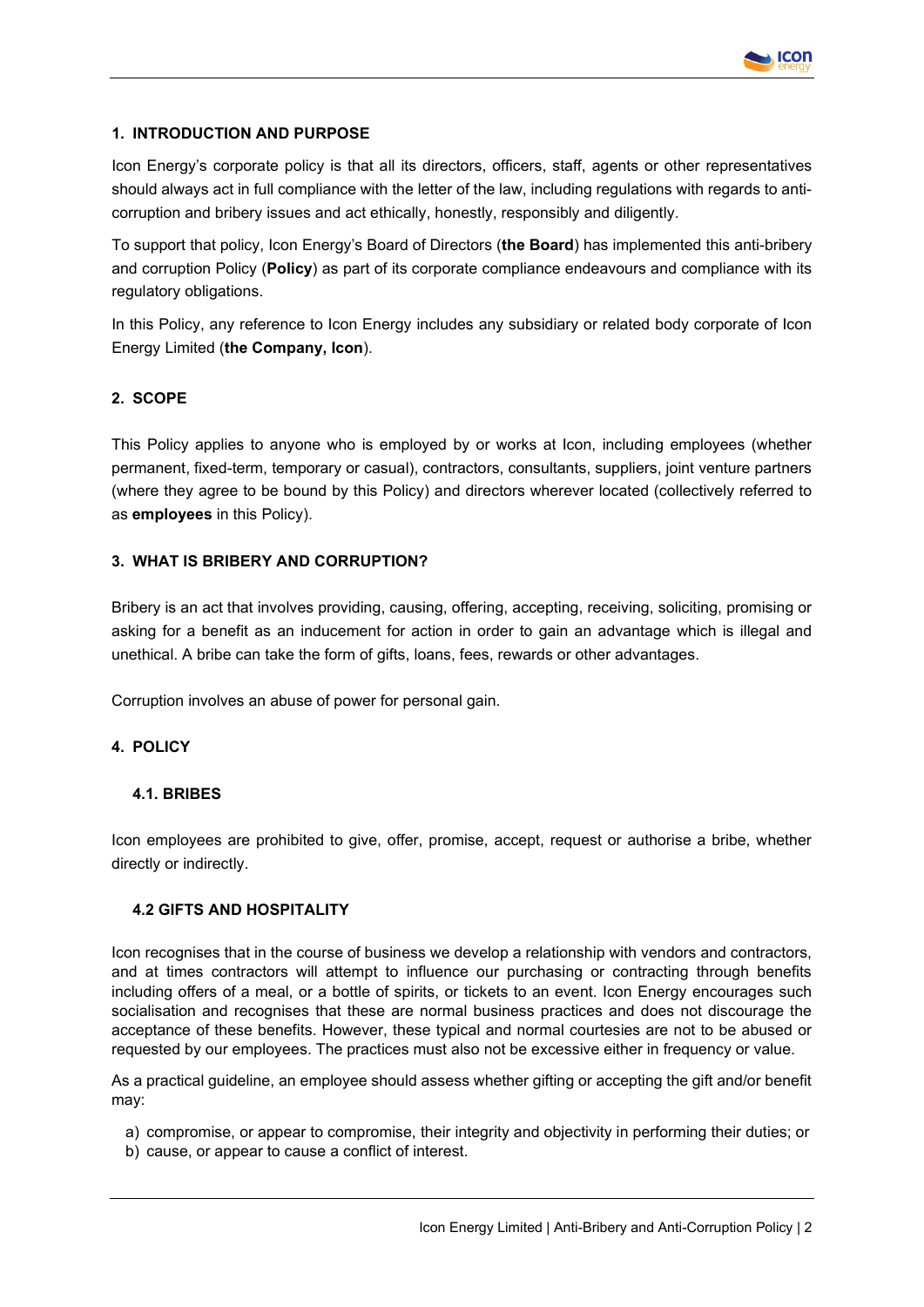If one of the above occurs, the employee should not gift or accept the gift and/or benefit; or if unsure, discuss the action of gifting or accepting the gift and/or benefit with their manager in order to determine the appropriate action.

**ICON** 

Employee must not accept gifts and/or benefits which exceed **four hundred dollars (\$400) per year** in estimated value, either by a single contractor or a single employee accepting those gifts with the exception being:

- c) work related conferences;
- d) invitations to speak at a professional association (including flights and accommodation);
- e) working lunches.

Acceptance of inappropriate or expensive gratuities is not permitted and will be dealt with accordingly.

If an employee feels that any gift and/or benefit is given in exchange for future or continued business with any contractor, or that a gift and/or benefit makes them feel either uncomfortable or obliged to do business with a contractor or vendor, it is their obligation as an employee of Icon to politely refuse the gift and/or benefit.

To ensure disclosure of acceptance or giving of any gifts and/or benefits (including lunches, tickets to events etc.) all employees are requested to fill out a Disclosure form of any gratuities received/given within **5 working days** of receiving/giving or being offered/offering the gift/benefit, valued at **two hundred dollars (\$200**) or more. See Schedule 1 for Disclosure form. This form must be provided to your immediate supervisor/manager. Managers must action these within **5 working days** of receiving the disclosure from the employee.

It must be noted that gifts/benefits should not be accepted on a re-occurring basis or broken down into parts of less than **two hundred dollars (\$200)**.

# **4.3 CHARITABLE AND POLITICAL DONATIONS**

The Company does not make political donations or payments in any country.

Employees are prohibited to make or offer any charitable contributions, donations or sponsorships on behalf of the Company and without prior approval from the Board. All donations above **two hundred dollars (\$200)** must be recorded on the Register of Donations and Contributions within **5 working days**.

## **4.4 FACILITATION PAYMENTS**

Facilitation payments are payments made to a public official for the purpose of speeding up routine government action. Facilitation payments either directly or indirectly through agents, contractors or intermediaries are prohibited.

## **5. RECORD-KEEPING**

All transactions discussed in this Policy and incurred by employees must be properly recorded in the appropriate Registers and/or Disclosure forms and in the Company's records within **5 working days**. The Registers and/or Disclosure forms maybe subject to management review and internal or external audit.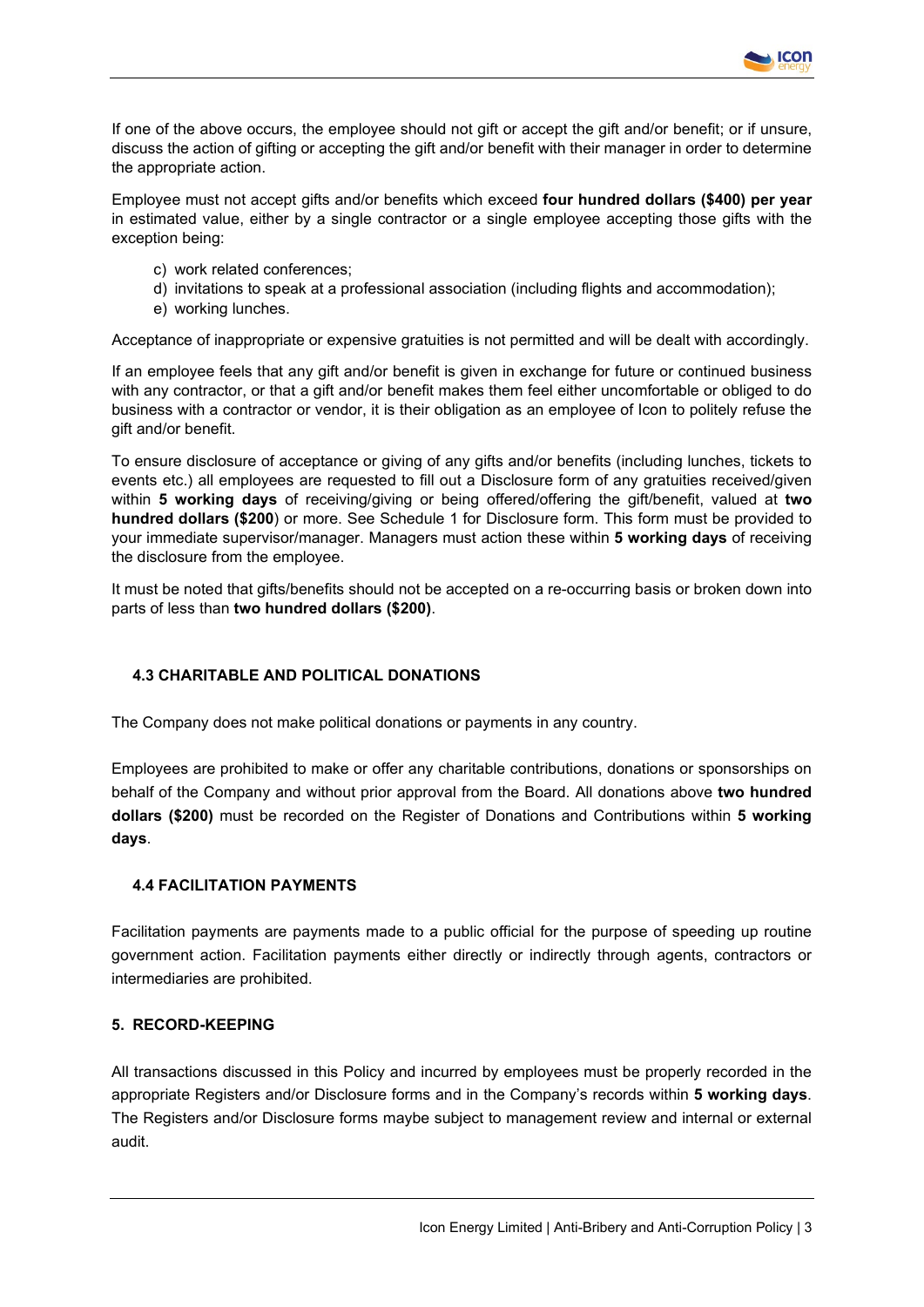

# **6. EXCEPTIONS**

Any gifts, benefits or entertainment above **two hundred dollars (\$200)** may only be approved by the Board and must be disclosed appropriately in the relevant Disclosure form and Register.

# **7. ROLES AND RESPONSIBILITIES**

Employees must ensure that they read, understand and comply with this Policy.

Employees must avoid any activity that may lead to breach of this Policy and report any suspected breach of this Policy that has occurred or may occur in the future. All reports should be made to their manager as soon as possible.

Breach of this Policy is regarded as serious misconduct and any employee who breaches this Policy will face appropriate disciplinary action which may include termination of employment, or legal action.

The Board may review and update this Policy from time to time to ensure its relevance.

## **8. HOW TO RAISE A CONCERN**

Employees are encouraged to raise concerns about suspicious activity or suspected breach of this Policy as soon as possible with their manager.

If employees are not comfortable speaking to their manager, Icon's Whistleblower policy offers certain protection against harassment for making the report.

#### **9. MONITORING AND REVIEW**

Regular reviews of disclosures and registers allows identification and management of any emerging risk, for example, if employees are offered frequent and/or substantial gifts and/or benefits such as dinners, tickets for events, upgrades to airfares, theatre tickets etc.

# **10. VERSION CONTROL**

| <b>Version</b> | <b>Date</b> | <b>Changes</b>          |
|----------------|-------------|-------------------------|
| 1.0            | 20/10/2021  | First version of policy |
|                |             |                         |
|                |             |                         |
|                |             |                         |
|                |             |                         |
|                |             |                         |
|                |             |                         |
|                |             |                         |
|                |             |                         |
|                |             |                         |
|                |             |                         |
|                |             |                         |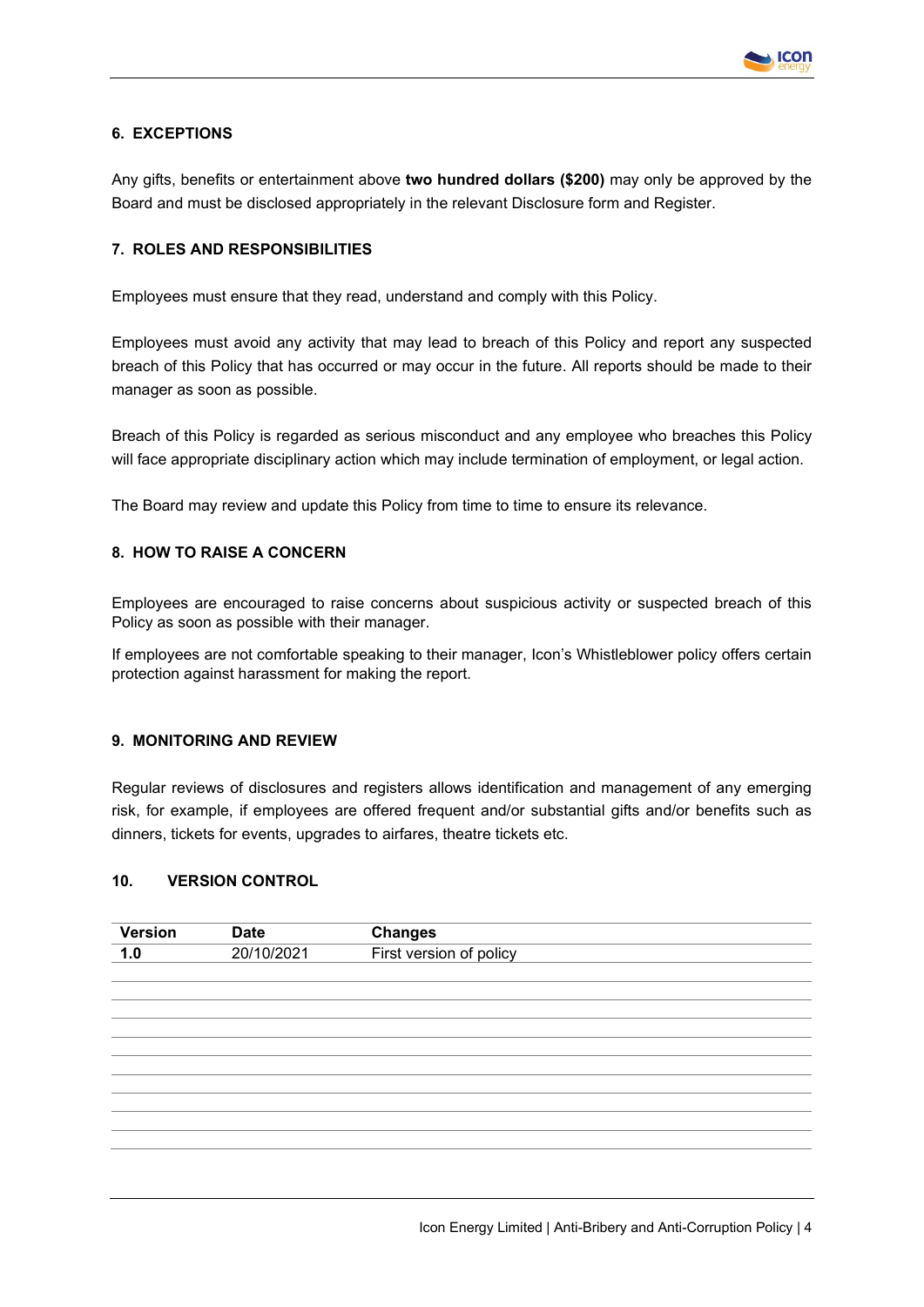

# **SCHEDULE 1**

# **ICON ENERGY GIFT AND ENTERTAINMENT POLICY DISCLOSURE FORM**

## **RECEIVING GIFTS AND BENEFITS**

I have received the following gratuities, gifts or other consideration from vendors, contractors, or other service providers of Icon Energy that may financially benefit from my position at Icon Energy:

| Date Received                                             |  |
|-----------------------------------------------------------|--|
|                                                           |  |
| Name, Position & Business Deportment of                   |  |
| Recipient                                                 |  |
| Name of Giver (Who is giving you the gift)                |  |
| Description of gift                                       |  |
| Value \$                                                  |  |
| Reason for acceptance                                     |  |
| Name and Position of Approving Manager (if<br>applicable) |  |

By my signature below I understand that I am disclosing all gratuities, gifts or other consideration received from vendors, contractors or other service providers of Icon Energy that Icon Energy either does business with currently, or is associated with a business that Icon Energy could do business with in the future.

Signed Icon Employee Name

Date: \_\_\_\_\_\_\_\_\_\_\_\_\_\_\_\_\_\_\_\_\_\_\_\_\_\_\_